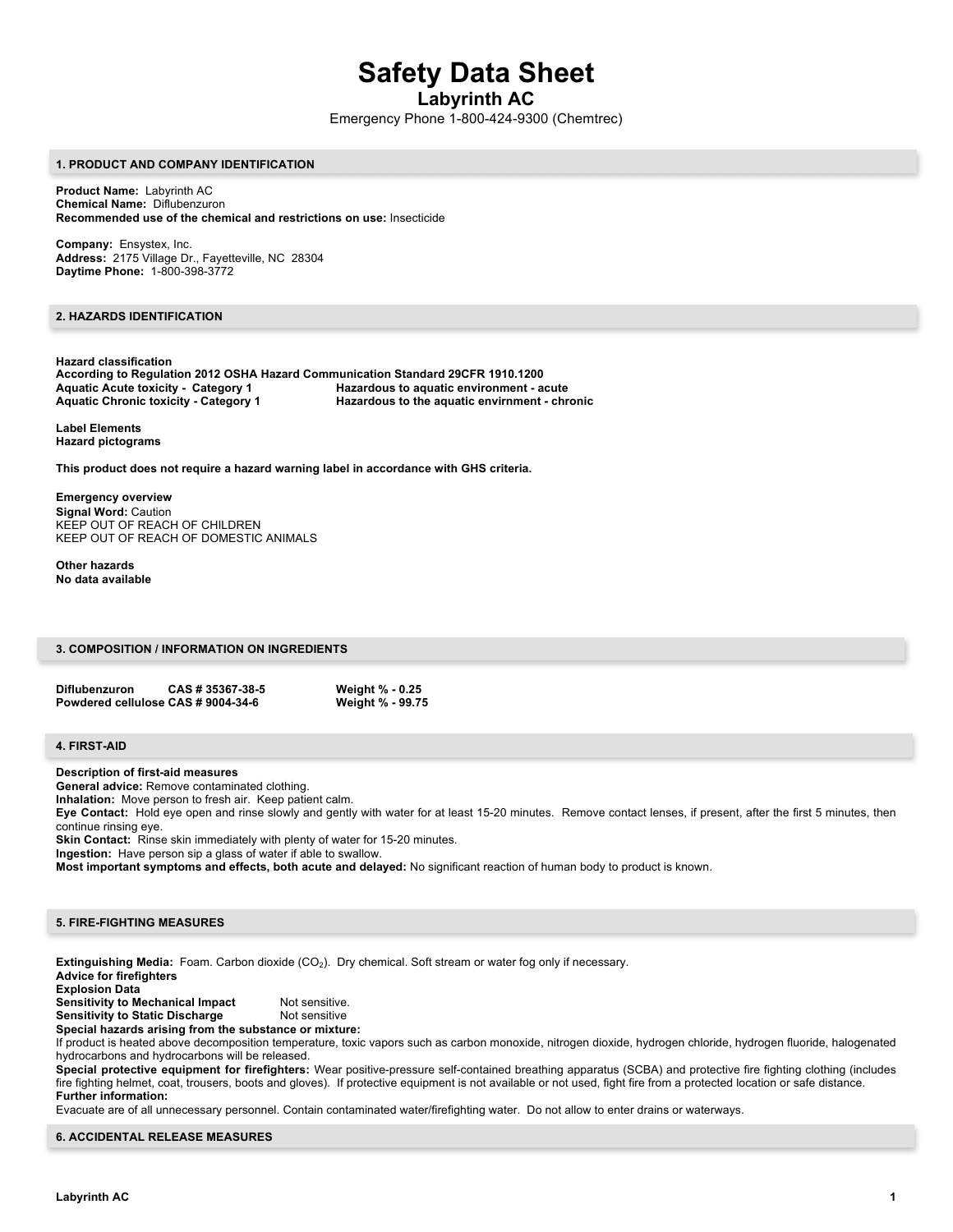Personal Precautions: Isolate and post spill area. Wear appropriate safety clothing, respiratory protection devices and eye/face protection (see Section 8). Evacuate unprotected personnel that are nearby.

**Environmental precautions:** Keep people and animals away from and upwind of spill or leak. Prevent from entering into soil, ditches, sewers, waterways and /or groundwater. See Section 12, Ecological Information.

## **Methods and materials for containment and cleanup:**

Small spills: Avoid raising dust. Use wet cleaning methods when applicable. Place pillage into suitable containers for reuse or disposal at licensed facility. Large spills: Contact Ensystex Inc. for cleanup assistance. See Section 13, Disposal considerations, for additional information.

## **7. HANDLING AND STORAGE**

**Handling:** Use good personal hygiene. Do not contaminate other pesticides, fertilizers, water, food or feed by storage or disposal. **Storage:** Keep out of reach of children. Product should be stored in compliance with local regulations. Store in a well ventilated, cool, dry area. Keep away from heat sources. Store in original container. **Incompatible products:** None known

#### **8. EXPOSURE CONTROLS/PERSONAL PROTECTION**

Applicators should refer to the product label for personal protection equipment requirements during application.

**Components with occupational exposure limits**

Powdered cellulose OSHAPELPEL 5mg/m<sup>3</sup> Respirable fraction; PEL 15 mg/m<sup>3</sup>Total Dust ACGIH TLV TWA value 10mg/m<sup>3</sup>

These recommendations are for Manufacturing. Applicators should see the product label for proper personal protective equipment.

**Engineering measures:** Apply technical measures to comply with the occupational exposure limits.

#### **Exposure controls**

Provide general and/or local exhaust ventilation to control airborne levels below the exposure limits.

**Respiratory Protection:** Atmospheric levels should be maintained below the exposure guidelines. When respiratory protection is required or during emergency conditions, use a NIOSH/MSHA approved respiratory protection.

**Hand/Skin Protection:** Wear long-sleeved shirt, long pants, socks, protective gloves and shoes

**Eye/Face Protection:** Chemical proof goggles / face shield

#### **9. PHYSICAL AND CHEMICAL PROPERTIES**

Appearance/Odor: White to off-white powder/ Odorless pH: 5-7 Flash Point/Range: NA Water solubility: Low water solubility Vapor pressure: NA Specific Gravity: NA Bulk Density: 1.8 lb/gal Flammability (solid, gas): NA Flammability limit in Air Upper flammability limit: NA Lower flammability limit: NA Vapor pressure: NA Vapor density: NA Density: NA Solubility in other solvents: NA Partition coefficient: NA Autoignition temperature: NA Decomposition temperature: NA

## **10. STABILITY AND REACTIVITY**

**Reactivity:** None under normal use conditions **Chemical Stability:** Stable under normal storage conditions. **Conditions to Avoid:** Heat, flames and sparks. **Materials to Avoid:** Strong oxidizing agents. Hazardous Decomposition Products: carbon oxides (CO<sub>x</sub>), nitrogen oxides (NO<sub>x</sub>) hydrogen chloride, hydrogen fluoride, chlorine, fluorine **Additional Information:** Hazardous polymerization will not occur.

#### **11. TOXICOLOGICAL INFORMATION**

**Acute Toxicity:** Inhalation LC50/Rat/ >2.12 mg/L 4 hr (rat); Oral LD50/Rat/> 5,000 mg/kg; Dermal LD50/Rat/>5,000mg/kg **Irritation:** Not likely due to nature of major constituent **Chronic Toxicity:** Inhalation, after repeated exposure, various species,

**Skin corrosion/irritation** Non-irritating to skin **Serious eye damage/eye irritation** Nonirritating to eye **Sensitization** Non-sensitizing

#### **Information on toxicological effects**

**Delayed and immediate effects as well as chronic effects from short and long-term exposure Chronic toxicity:** The product has not been tested. No substance-specific organtoxicity was observed after repeated administration to animals.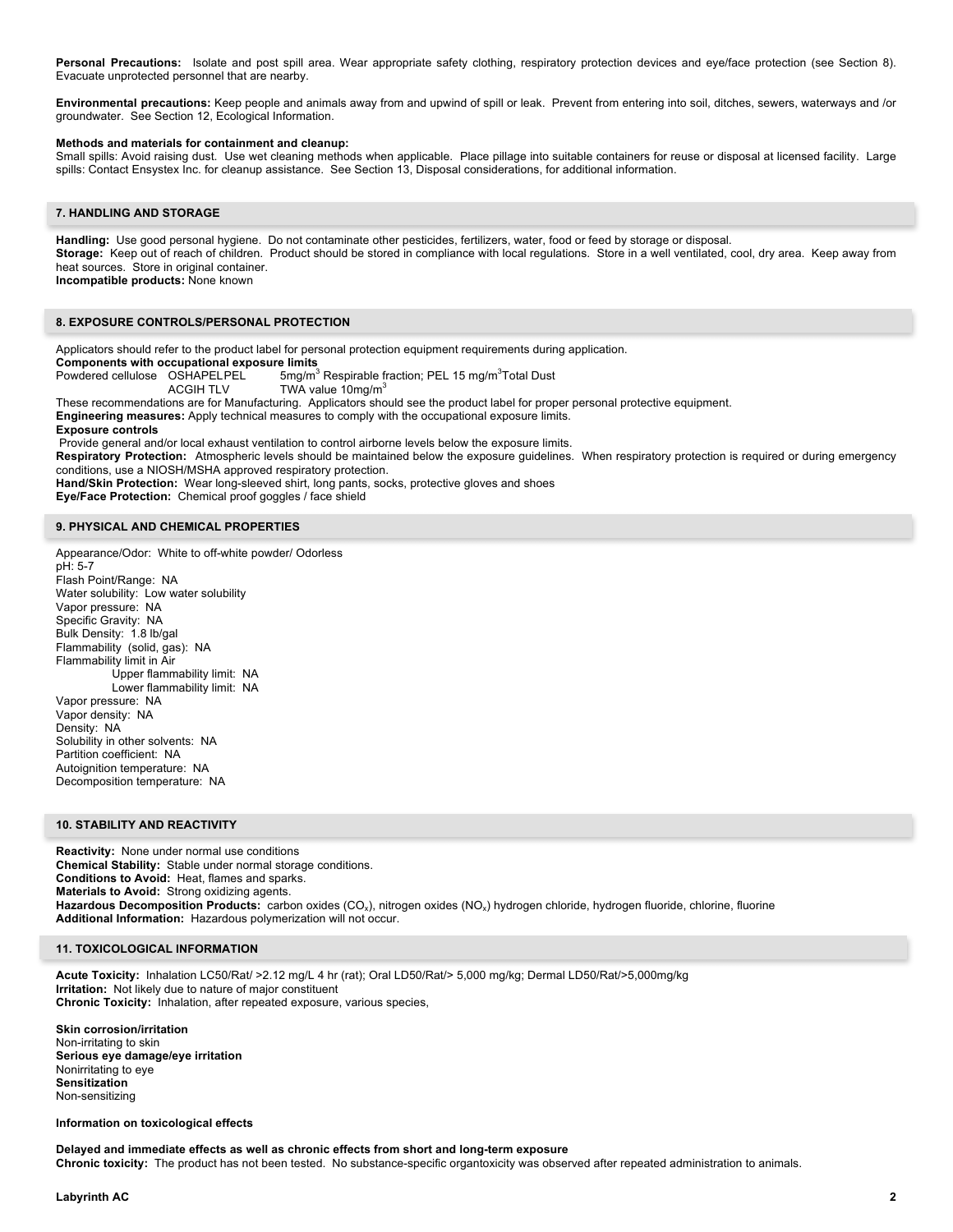**Carcinogenicity:** The product has not been tested. The statement has been derived from the properties of the individual components. The results of various animal studies indicate no potential carcinogenic effect.

**Teratogenic effect:** The product has not been tested. The statement has been derived from the properties of the individual components. The results of various animal studies indicate no potential carcinogenic effect.

**Reproductive toxicity effects:** The product has not been tested. The statement has been derived from the properties of the individual components. The results of various animal studies indicate no potential carcinogenic effect.

**Mutagenic effects:** The product has not been tested. The statement has been derived from the properties of the individual components. The results of various animal studies indicate no potential carcinogenic effect.

**Symptoms of Exposure:** No significant reaction of the product to the human body is known.

## **12. ECOTOXICOLOGICAL INFORMATION**

**The product has not been tested. The statement has been derived from the properties of the individual components.**  Very toxic to aquatic organisms. May cause long-term adverse effects in the aquatic environment. **Toxicity Acute toxicity of diflubenzuron to fish (Sheepshead minnow)** LC50, 96 Hour, >0.13 µg/l **Acute toxicity of diflubenzuron to aquatic crustacea (grass shrimp)** EC50, 96 Hour. 0.00064 mg/l **Acute toxicity of diflubenzuron to algae/aquatic plants**  $EC_{50}$  72 Hour 20 mg/L **Chronic toxicity of diflubenzuron to fish (rainbow trout)** No observed effect concentration (NOEC) (21d) 0.2 mg/l **Chronic toxicity to aquatic invertebrates (water flea)** No observed effect concentration (NOEC) (21d) 0.00004 mg/l **Persistence and degradability** Depending on the pH diflubenzuron can be broken down in water from 1 day to 4 weeks. **Bioaccumulative potential** Diflubenzuron has little potential for bioaccumulation. **Mobility in soil** Diflubenzuron: Immobile. Not expected to reach groundwater.

## **13. DISPOSAL CONSIDERATIONS**

**Waste disposal methods: Improper disposal of excess pesticide is prohibited. If these wastes cannot be disposed of by use according to the label instructions, contact appropriate authorities for guidance.**

**Contaminated Packaging: Containers must be disposed of in accordance with local, state and federal regulations. Refer to product label for container disposal instructions.**

#### **14. TRANSPORT INFORMATION**

DOT This material is not a hazardous material as defined by U.S. Department of Transportation 49 CFR Parts 100 - 185.

## **Classification for SEA transport (IMO-IMDG):**

Not classified as a dangerous good under transport regulations

#### **Classification for AIR transport (IATA/ICAO):**

Not classified as a dangerous good under transport regulations

## **15. REGULATORY INFORMATION**

The information herein is given in good faith, but no warranty, expressed or implied, is made. Consult Ensystex II for further information.

#### **US Federal Regulations SARA 313**

Section 313 of Title III of the Superfund Amendments and Reauthorization Act of 1986 (SARA). This product contains a chemical or chemicals which are subject to the reporting requirements of the Act and Title 40 of the Code of Federal Regulations, Part 372:

## **Superfund Amendments and Reauthorization Act of 1986 Title III (Emergency Planning and Community Right-to-Know Act of 1986) Sections 311 and 312**

**CERCLA**

This material, as supplied, does not contain any substances regulated as hazardous substances under the Comprehensive Environmental Response Compensation and Liability Act (CERCLA) (40 CFR 302) or the Superfund Amendments and Reauthorization Act (SARA) (40 CFR 355). There may be specific reporting requirements of the local, regional, or state level pertaining to releases of this material. FIFRA Information

This chemical is a pesticide product registered by the Environmental Protection Agency and is subject to certain labeling requirements under federal pesticide law. These requirements differ from the classification criteria and hazard information required for safety data sheets, and for workplace labels of non-pesticide chemicals. Following is the hazard information as required on the pesticide label: CAUTION

KEEP OUT OF REACH OF CHILDREN

KEEP OUT OF REACH OF DOMESTIC ANIMALS

#### **US State Regulations**

## **California Proposition 65 (Safe Drinking Water and Toxic Enforcement Act of 1986)**

This product contains no listed substances known to the State of California to cause cancer, birth defects or other reproductive harm, at levels which would require a warning under the statute.